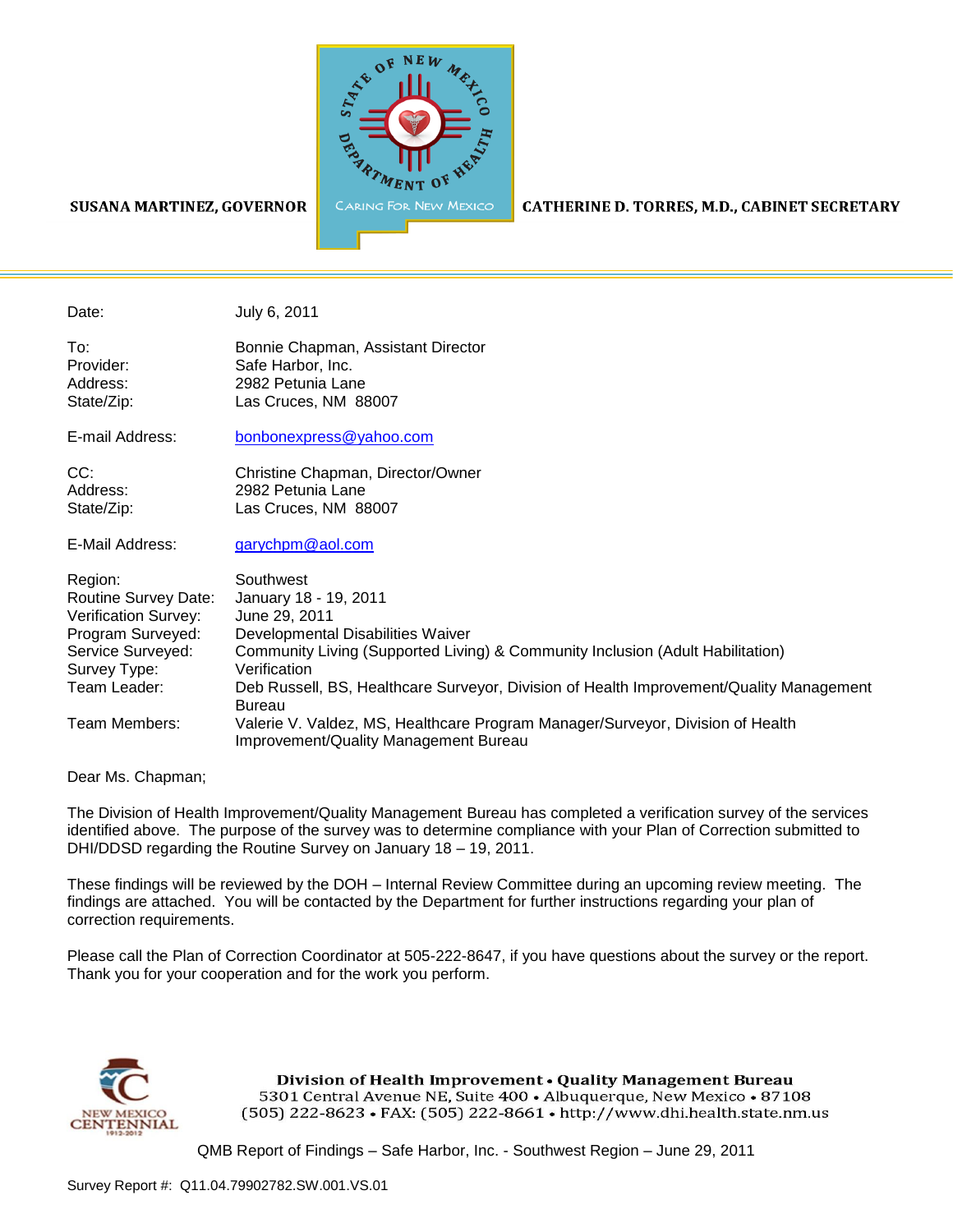Sincerely,

Deb Russell, BS

Deb Russell, BS Team Lead/Healthcare Surveyor Division of Health Improvement Quality Management Bureau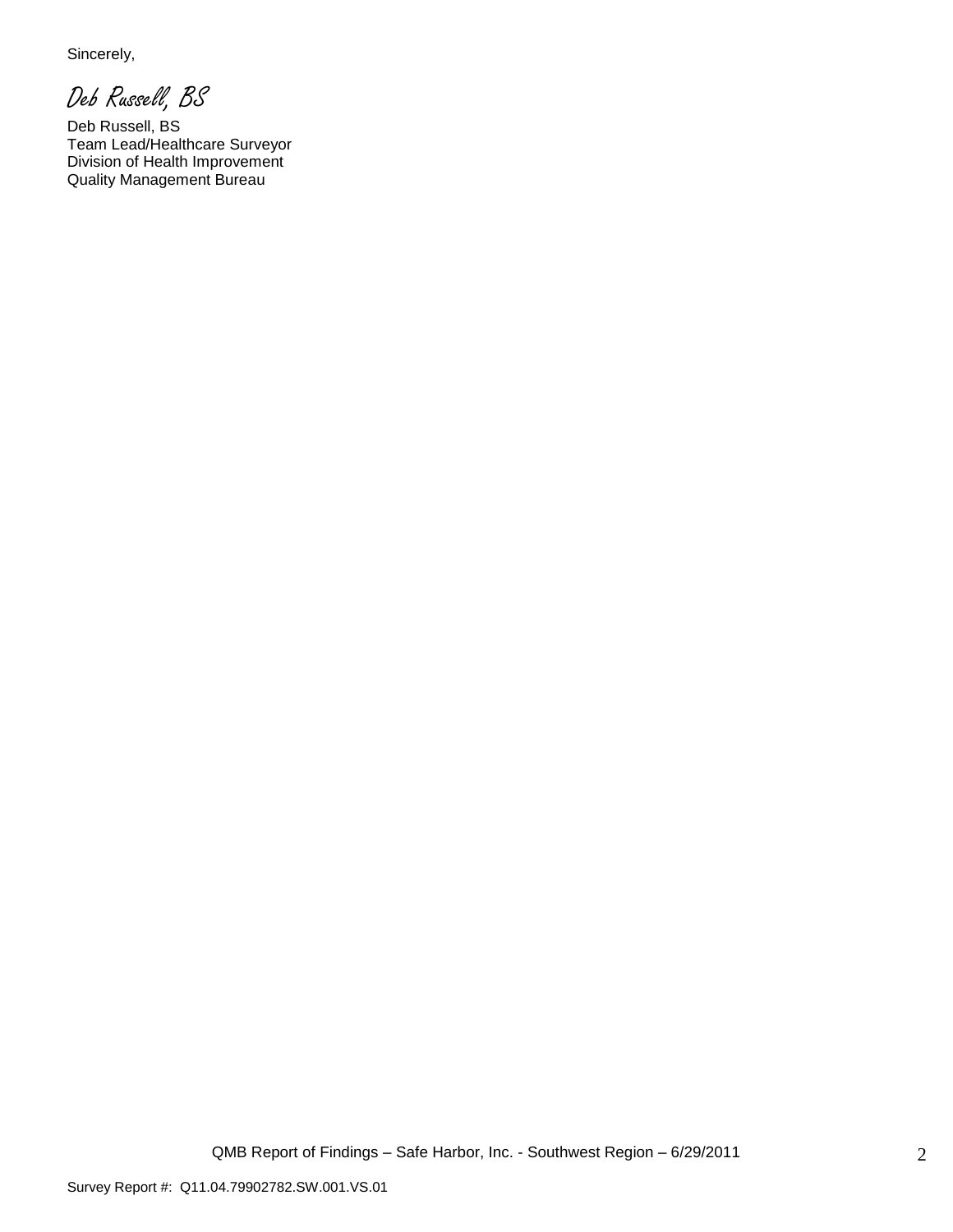| <b>Survey Process Employed:</b>                                                                                                                        |  |                                                                                                                                                                                                          |                                                                                                                   |  |
|--------------------------------------------------------------------------------------------------------------------------------------------------------|--|----------------------------------------------------------------------------------------------------------------------------------------------------------------------------------------------------------|-------------------------------------------------------------------------------------------------------------------|--|
| <b>Entrance Conference Date:</b>                                                                                                                       |  | June 29, 2011                                                                                                                                                                                            |                                                                                                                   |  |
| Present:                                                                                                                                               |  | <b>Safe Harbor</b><br>Bonnie Chapman, Assistant Director                                                                                                                                                 |                                                                                                                   |  |
|                                                                                                                                                        |  | <b>DOH/DHI/QMB</b>                                                                                                                                                                                       | Deb Russell, BS, Team Lead/Healthcare Surveyor<br>Valerie V. Valdez, MS, Healthcare Program Manager               |  |
| <b>Exit Conference Date:</b>                                                                                                                           |  | June 29, 2011                                                                                                                                                                                            |                                                                                                                   |  |
| Present:                                                                                                                                               |  | <b>Safe Harbor</b><br>Bonnie Chapman, Assistant Director                                                                                                                                                 |                                                                                                                   |  |
|                                                                                                                                                        |  | <b>DOH/DHI/QMB</b>                                                                                                                                                                                       | Deb Russell, BS, Team Lead/Healthcare Surveyor<br>Valerie V. Valdez, MS, Healthcare Program Manager               |  |
| <b>Administrative Locations Visited</b>                                                                                                                |  | Number:                                                                                                                                                                                                  | 1                                                                                                                 |  |
| <b>Total Sample Size</b>                                                                                                                               |  | Number:                                                                                                                                                                                                  | 3<br>1 - Jackson Class Members<br>2 - Non-Jackson Class Members<br>3 - Supported Living<br>3 - Adult Habilitation |  |
| Records Reviewed (Persons Served)                                                                                                                      |  | Number:<br>verification)                                                                                                                                                                                 | 1 (2 individuals had no issues which required                                                                     |  |
| Direct Service Professionals Interviewed                                                                                                               |  | Number:                                                                                                                                                                                                  | 0                                                                                                                 |  |
| Direct Service Professionals Record Review                                                                                                             |  | Number:                                                                                                                                                                                                  | 39                                                                                                                |  |
| <b>Service Coordinator Record Review</b>                                                                                                               |  | Number:                                                                                                                                                                                                  | 1                                                                                                                 |  |
| <b>Administrative Files Reviewed</b>                                                                                                                   |  | <b>Medical Records</b><br>٠<br><b>Personnel Files</b><br><b>Training Records</b><br>Agency Policy and Procedure<br><b>Caregiver Criminal History Screening Records</b><br><b>Employee Abuse Registry</b> |                                                                                                                   |  |
| CC: Distribution List:<br>DOH - Division of Health Improvement<br>DOH - Developmental Disabilities Supports Division<br>DOH - Office of Internal Audit |  |                                                                                                                                                                                                          |                                                                                                                   |  |

HSD - Medical Assistance Division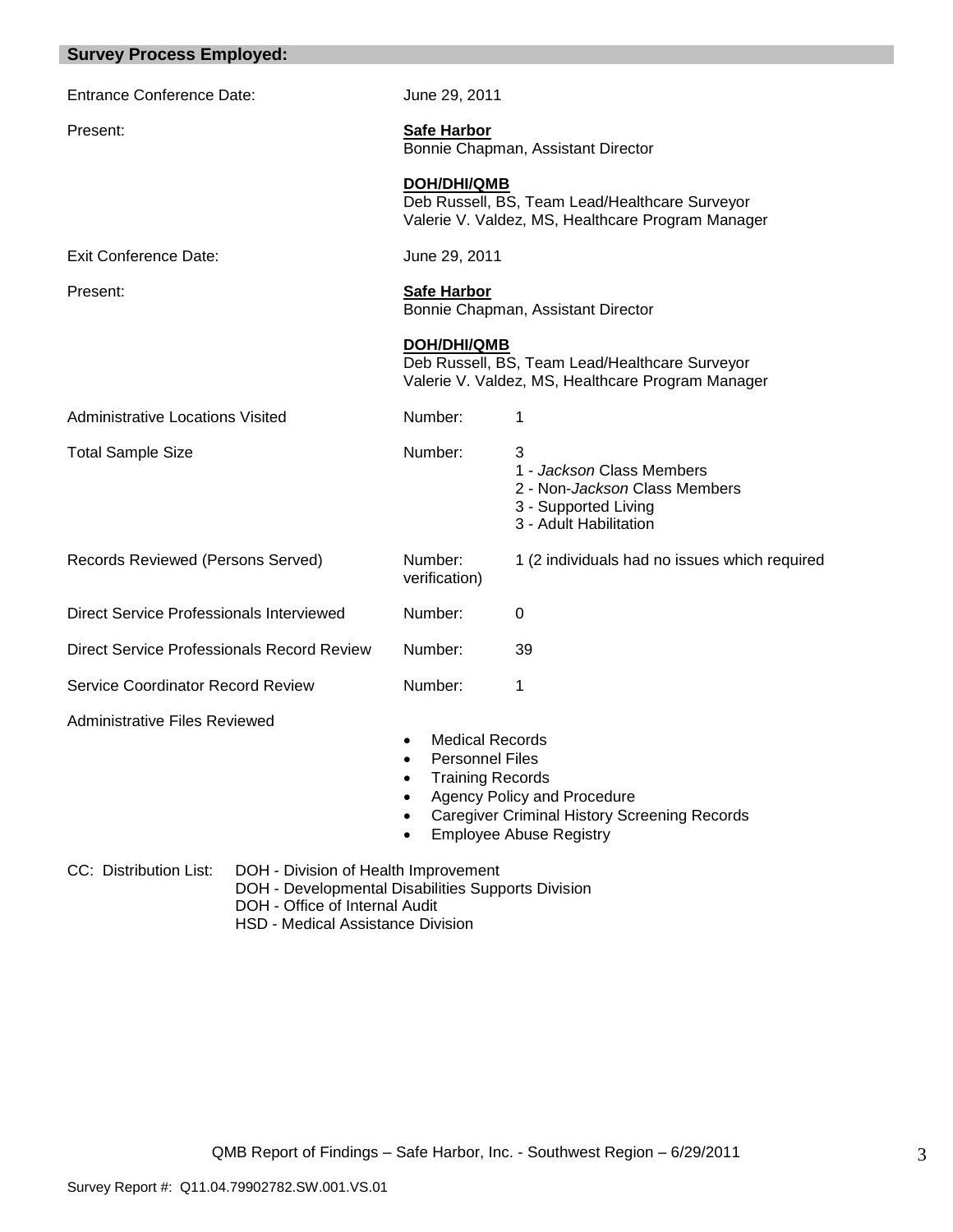Each deficiency in your Report of Findings is scored on a Scope and Severity Scale. The culmination of each deficiency"s Scope and Severity is used to determine degree of compliance to standards and regulations and level of QMB Compliance Determination.

|                 |                      |                                                             |                                  | <b>SCOPE</b>                |                                             |
|-----------------|----------------------|-------------------------------------------------------------|----------------------------------|-----------------------------|---------------------------------------------|
|                 |                      |                                                             | <b>Isolated</b><br>$01\% - 15\%$ | <b>Pattern</b><br>16% - 79% | <b>Widespread</b><br>$80\% - 100\%$         |
| <b>SEVERITY</b> | High Impact          | Immediate Jeopardy to<br>individual health and or<br>safety | J.                               | K.                          | L.                                          |
|                 |                      | <b>Actual harm</b>                                          | G.                               | н.                          | L                                           |
|                 | Medium<br>Impact     | No Actual Harm<br>Potential for more than<br>minimal harm   | D.                               | Е.                          | $F.$ (3 or<br>more)                         |
|                 |                      |                                                             | $D.$ (2 or<br>less)              |                             | $F.$ (no<br>conditions of<br>participation) |
|                 | <b>Impact</b><br>Low | No Actual Harm<br>Minimal potential for<br>harm.            | А.                               | <b>B.</b>                   | C.                                          |

# **Scope and Severity Definitions:**

• Isolated:

A deficiency that is limited to 1% to 15% of the sample, usually impacting few individuals in the sample.

• Pattern:

A deficiency that impacts a number or group of individuals from 16% to 79% of the sample is defined as a pattern finding. Pattern findings suggest the need for system wide corrective actions.

• Widespread:

A deficiency that impacts most or all (80% to 100%) of the individuals in the sample is defined as widespread or pervasive. Widespread findings suggest the need for system wide corrective actions as well as the need to implement a Continuous Quality Improvement process to improve or build infrastructure. Widespread findings could be referred to the Internal Review Committee for review and possible actions or sanctions.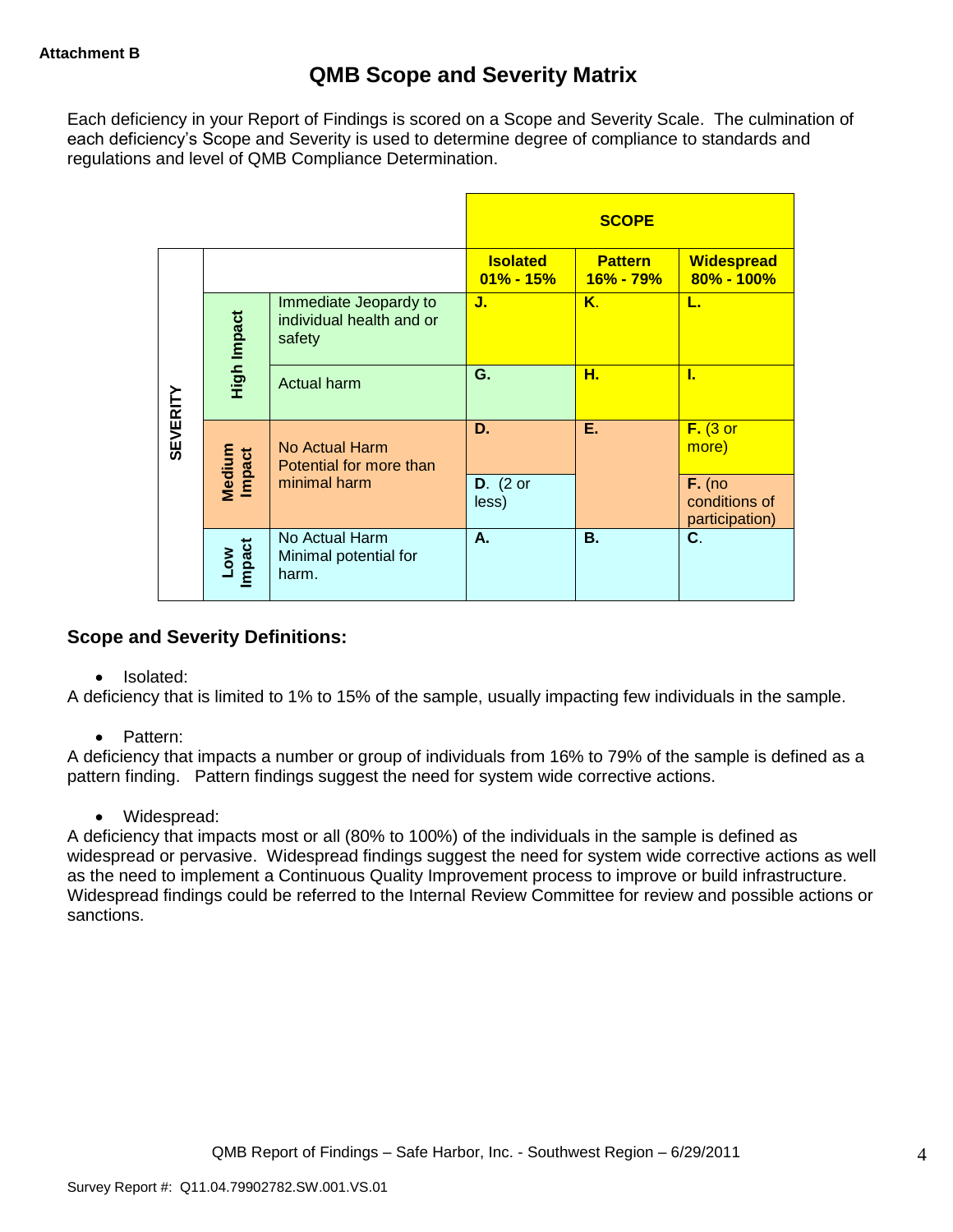# **QMB Determinations of Compliance**

"Substantial Compliance with Conditions of Participation"

The QMB determination of "Substantial Compliance with Conditions of Participation" indicates that a provider is in substantial compliance with all "Conditions of Participation" and other standards and regulations. The agency has obtained a level of compliance such that there is a minimal potential for harm to individuals" health and safety. To qualify for a determination of Substantial Compliance with Conditions of Participation, the provider must be in compliance with all Conditions of Participation.

## "Non-Compliance with Conditions of Participation"

The QMB determination of "Non-Compliance with Conditions of Participation" indicates that a provider is out of compliance with one (1) or more "Conditions of Participation." This non-compliance, if not corrected, is likely to result in a serious negative outcome or the potential for more than minimal harm to individuals' health and safety.

Providers receiving a repeat determination of 'Non-Compliance' may be referred by QMB to the Internal Review Committee (IRC) for consideration of remedies and possible actions.

## "Sub-Standard Compliance with Conditions of Participation":

The QMB determination of "Sub-Standard Compliance with Conditions of Participation" indicates a provider is significantly out of compliance with Conditions of Participation and/or has:

- Multiple findings of widespread non-compliance with any standard or regulation with a significant potential for more than minimal harm.
- Any finding of actual harm or Immediate Jeopardy.

Providers receiving a repeat determination of 'Substandard Compliance' will be referred by QMB to the Internal Review Committee (IRC) for consideration of remedies and possible actions.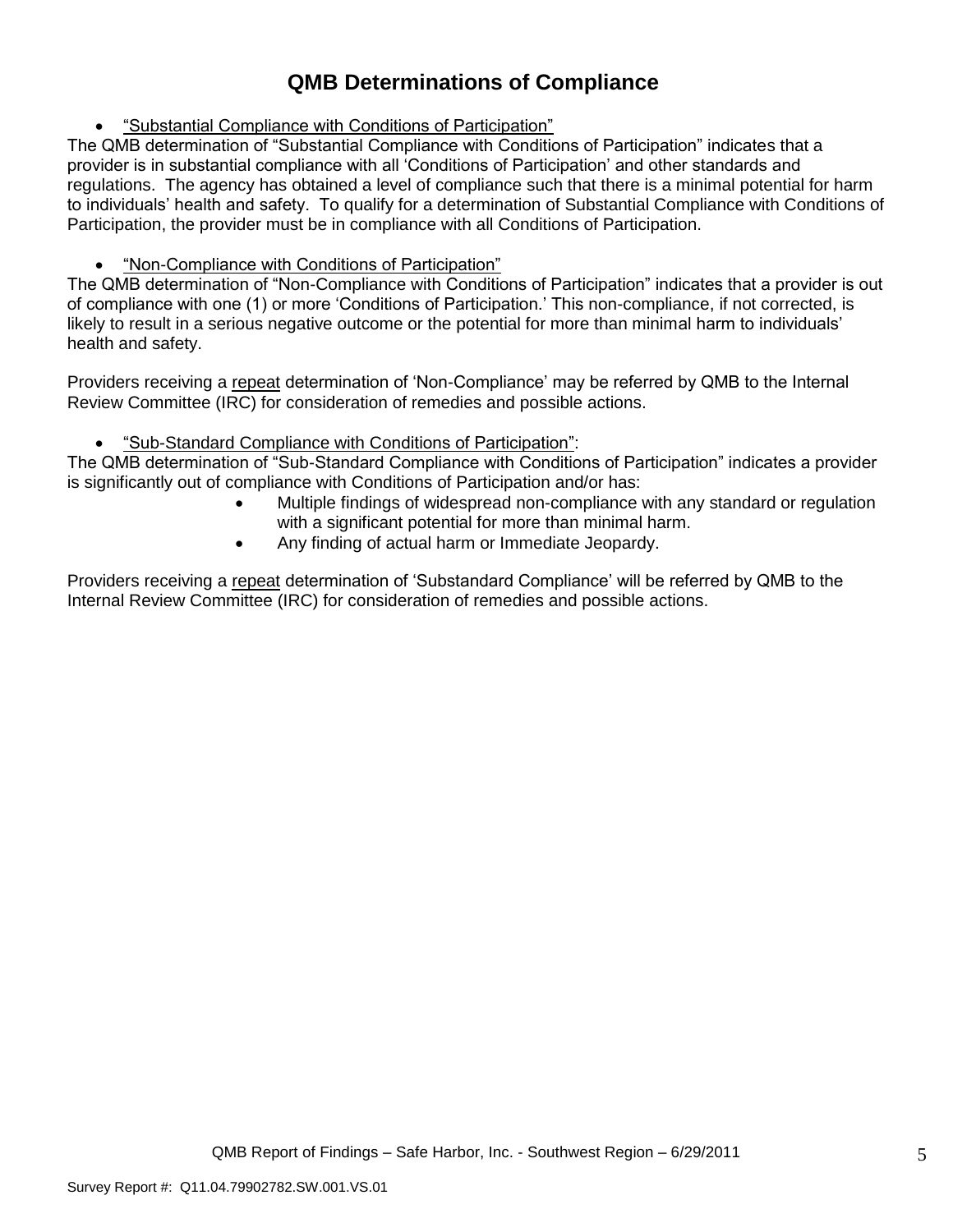# **Guidelines for the Provider Informal Reconsideration of Finding (IRF) Process**

## **Introduction:**

Throughout the QMB Survey process, surveyors are openly communicating with providers. Open communication means that surveyors have clarified issues and/or requested missing information before completing the review. Regardless, there may still be instances where the provider disagrees with a specific finding. Providers may use the following process to informally dispute a finding.

#### **Instructions:**

- 1. The Informal Reconsideration of the Finding (IRF) request must be in writing to the QMB Deputy Bureau Chief **within 10 working days** of receipt of the final report.
- 2. The written request for an IRF must be completed on the QMB Request for Informal Reconsideration of Finding Form available on the QMB website:<http://dhi.health.state.nm.us/qmb>
- 3. The written request for an IRF must specify in detail the request for reconsideration and why the finding is inaccurate.
- 4. The IRF request must include all supporting documentation or evidence.

## **The following limitations apply to the IRF process:**

- The request for an IRF and all supporting evidence must be received within 10 days.
- Findings based on evidence requested during the survey and not provided may not be subject to reconsideration.
- The supporting documentation must be new evidence not previously reviewed or requested by the survey team.
- Providers must continue to complete their Plan of Correction during the IRF process
- Providers may not request an IRF to challenge the sampling methodology.
- Providers may not request an IRF based on disagreement with the nature of the standard or regulation.
- Providers may not request an IRF to challenge the team composition.
- Providers may not request an IRF to challenge the QMB compliance determination or the length of their DDSD provider contract.

A Provider forfeits the right to an IRF if the request is not made within 10 working days of receiving the report and/or does not include all supporting documentation or evidence to show compliance with the standards and regulations.

QMB has 30 working days to complete the review and notify the provider of the decision. The request will be reviewed by the IRF committee. The Provider will be notified in writing of the ruling; no face to face meeting will be conducted.

When a Provider requests that a finding be reconsidered, it does not stop or delay the Plan of Correction process. **Providers must continue to complete the Plan of Correction, including the finding in dispute regardless of the IRF status.** If a finding is removed or modified, it will be noted and removed or modified from the Report of Findings. It should be noted that in some cases a Plan of Correction may be completed prior to the IRF process being completed. The provider will be notified in writing on the decisions of the IRF committee.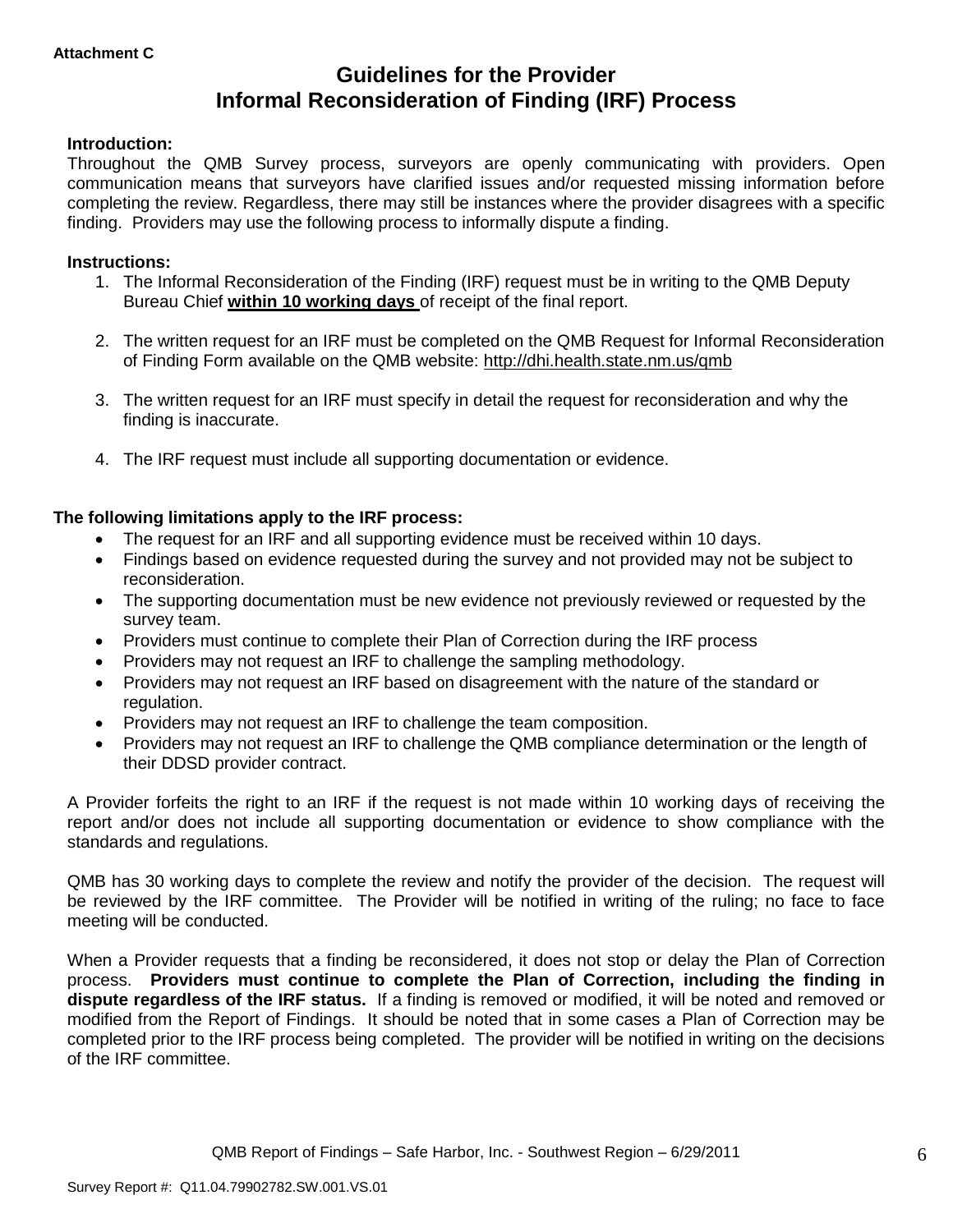## **Agency: Safe Harbor, Inc. - Southwest Region** Program: Developmental Disabilities Waiver Service: Community Living (Supported Living) & Community Inclusion (Adult Habilitation) Monitoring Type: Verification Survey **Date of Routine Survey: January 18 - 19, 2011 Date of Verification: June 29, 2011**

| <b>Standard of Care</b>                                                                                | January 18 - 19, 2011 Deficiencies                  | June 29, 2011<br><b>Verification Survey - New and Repeat</b>                                             |
|--------------------------------------------------------------------------------------------------------|-----------------------------------------------------|----------------------------------------------------------------------------------------------------------|
|                                                                                                        |                                                     | <b>Deficiencies</b>                                                                                      |
| Tag #1A11.1 (CoP) Transportation Training                                                              | <b>Scope and Severity Rating: F</b>                 | <b>Scope and Severity Rating: D</b>                                                                      |
| Developmental Disabilities (DD) Waiver Service                                                         | Based on record review and interview, the Agency    | <b>Repeat/New Finding:</b>                                                                               |
| Standards effective 4/1/2007                                                                           | failed to provide staff training regarding the safe |                                                                                                          |
| <b>CHAPTER 1 II. PROVIDER AGENCY</b>                                                                   | operation of the vehicle, assisting passengers and  | Based on record review and interview, the Agency                                                         |
| <b>REQUIREMENTS:</b> The objective of these standards                                                  | safe lifting procedures for 39 of 39 Direct Service | failed to provide staff training regarding the safe                                                      |
| is to establish Provider Agency policy, procedure and<br>reporting requirements for DD Medicaid Waiver | Professionals.                                      | operation of the vehicle, assisting passengers and<br>safe lifting procedures for 1 of 39 Direct Service |
| program. These requirements apply to all such                                                          | No documented evidence was found of the following   | Professionals.                                                                                           |
| Provider Agency staff, whether directly employed or                                                    | required training:                                  | No documented evidence was found of the following                                                        |
| subcontracting with the Provider Agency. Additional                                                    |                                                     | required training:                                                                                       |
| Provider Agency requirements and personnel                                                             | • Transportation (DSP #40, 41, 42, 43, 44, 45, 46,  |                                                                                                          |
| qualifications may be applicable for specific service                                                  | 47, 48, 49, 50, 51, 52, 53, 54, 55, 56, 57, 58, 59, | • Transportation (DSP #85)                                                                               |
| standards.                                                                                             | 60, 61, 62, 63, 64, 65, 66, 67, 68, 69, 70, 71, 72, |                                                                                                          |
| G. Transportation: Provider agencies that provide                                                      | 73, 74, 75, 76, 77 & 78)                            |                                                                                                          |
| Community Living, Community Inclusion or Non-                                                          |                                                     |                                                                                                          |
| Medical Transportation services shall have a written                                                   | When #80 was asked if the transportation training   |                                                                                                          |
| policy and procedures regarding the safe<br>transportation of individuals in the community, which      | included training on passenger safety the following |                                                                                                          |
| comply with New Mexico regulations governing the                                                       | was reported:                                       |                                                                                                          |
| operation of motor vehicles to transport individuals,                                                  | $\bullet$ #80 stated, "No."                         |                                                                                                          |
| and which are consistent with DDSD guidelines                                                          |                                                     |                                                                                                          |
| issued July 1, 1999 titled "Client Transportation                                                      |                                                     |                                                                                                          |
| Safety". The policy and procedures must address at                                                     |                                                     |                                                                                                          |
| least the following topics:                                                                            |                                                     |                                                                                                          |
| Drivers' requirements,<br>(1)                                                                          |                                                     |                                                                                                          |
| Individual safety, including safe locations for<br>(2)                                                 |                                                     |                                                                                                          |
| boarding and disembarking passengers,                                                                  |                                                     |                                                                                                          |
| appropriate responses to hazardous weather                                                             |                                                     |                                                                                                          |
| and other adverse driving conditions,<br>(3) Vehicle maintenance and safety inspections,               |                                                     |                                                                                                          |
| Staff training regarding the safe operation of<br>(4)                                                  |                                                     |                                                                                                          |
| the vehicle, assisting passengers and safe                                                             |                                                     |                                                                                                          |

7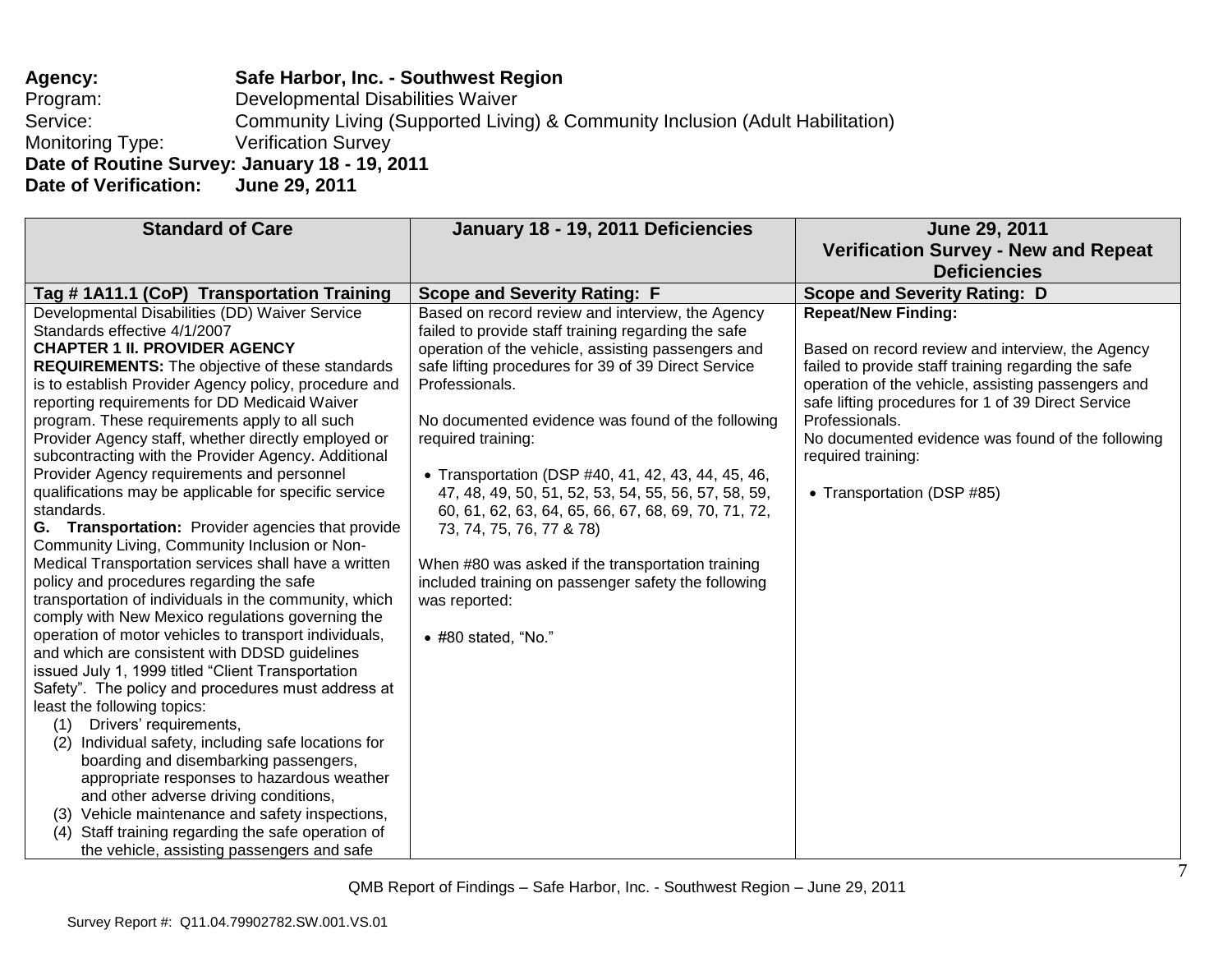lifting procedures,

- (5) Emergency Plans, including vehicle evacuation techniques,
- (6) Documentation, and
- (7) Accident Procedures**.**

#### **Department of Health (DOH) Developmental Disabilities Supports Division (DDSD) Policy**  Training Requirements for Direct Service Agency Staff Policy **Eff Date:** March 1, 2007

### **II. POLICY STATEMENTS:**

I. Staff providing direct services shall complete safety training within the first thirty (30) days of employment and before working alone with an individual receiving services. The training shall address at least the following:

- 1. Operating a fire extinguisher
- 2. Proper lifting procedures

3. General vehicle safety precautions (e.g., pretrip inspection, removing keys from the ignition when not in the driver's seat)

4. Assisting passengers with cognitive and/or physical impairments (e.g., general guidelines for supporting individuals who may be unaware of safety issues involving traffic or those who require physical assistance to enter/exit a vehicle)

5. Operating wheelchair lifts (if applicable to the staff"s role)

6. Wheelchair tie-down procedures (if applicable to the staff"s role)

7. Emergency and evacuation procedures (e.g., roadside emergency, fire emergency)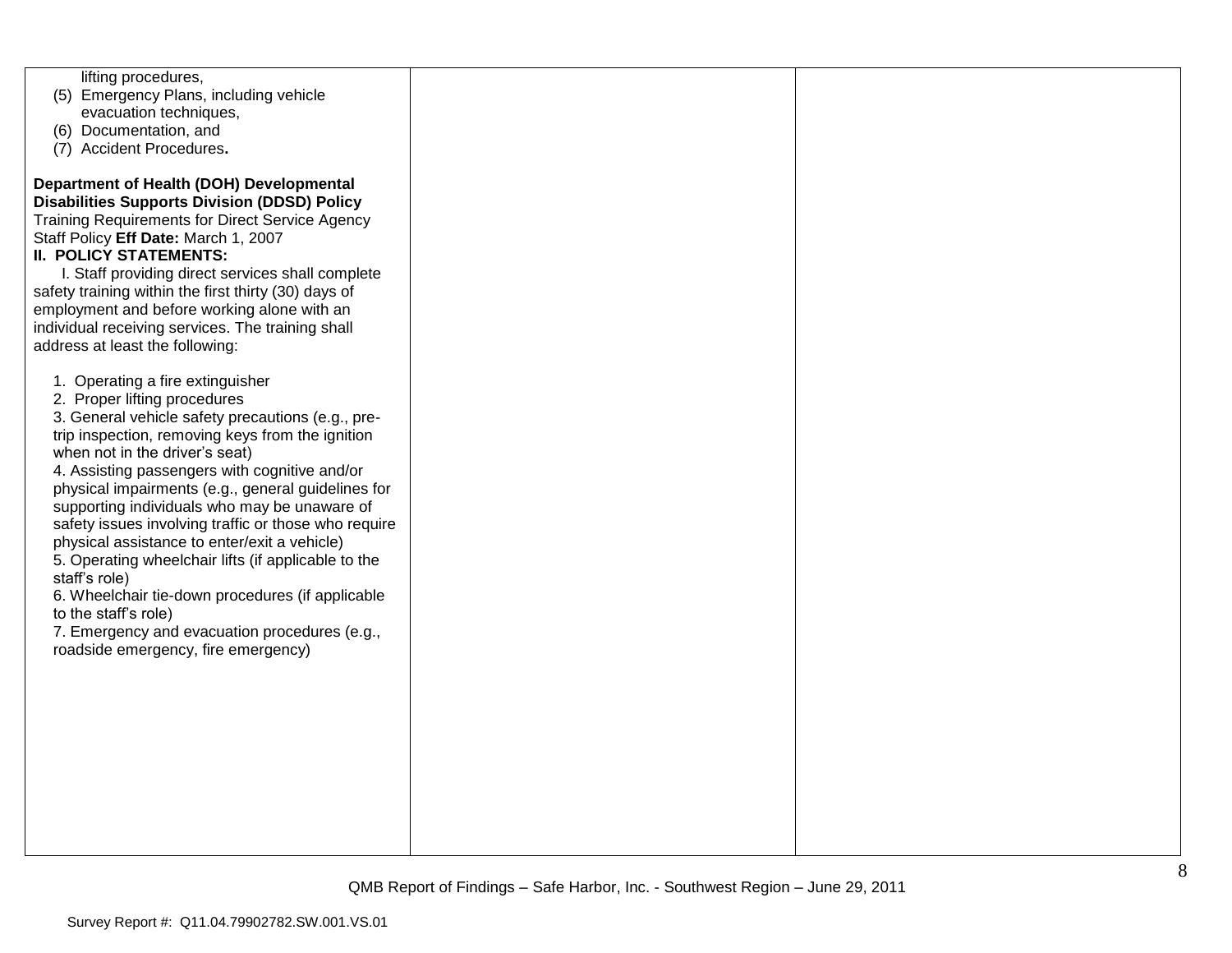| Tag #1A25 (CoP) CCHS                                                                                                                                                                                                                                                                                                                                                                                                                                                                                                                                                                                                                                                                                                                                                                                                                                                                                             | <b>Scope and Severity Rating: E</b>                                                                                                                                                                                                                                                                        | <b>Scope and Severity Rating: D</b>                                                                                                                                                                                                                                                            |
|------------------------------------------------------------------------------------------------------------------------------------------------------------------------------------------------------------------------------------------------------------------------------------------------------------------------------------------------------------------------------------------------------------------------------------------------------------------------------------------------------------------------------------------------------------------------------------------------------------------------------------------------------------------------------------------------------------------------------------------------------------------------------------------------------------------------------------------------------------------------------------------------------------------|------------------------------------------------------------------------------------------------------------------------------------------------------------------------------------------------------------------------------------------------------------------------------------------------------------|------------------------------------------------------------------------------------------------------------------------------------------------------------------------------------------------------------------------------------------------------------------------------------------------|
| NMAC 7.1.9.8 CAREGIVER AND HOSPITAL<br><b>CAREGIVER EMPLOYMENT REQUIREMENTS:</b><br>F. Timely Submission: Care providers shall submit<br>all fees and pertinent application information for all<br>individuals who meet the definition of an applicant,<br>caregiver or hospital caregiver as described in<br>Subsections B, D and K of 7.1.9.7 NMAC, no later                                                                                                                                                                                                                                                                                                                                                                                                                                                                                                                                                   | Based on record review, the Agency failed to<br>maintain documentation indicating no "disqualifying<br>convictions" or documentation of the timely<br>submission of pertinent application information to the<br>Caregiver Criminal History Screening Program was<br>on file for 11 of 40 Agency Personnel. | <b>Repeat/New Finding:</b><br>Based on record review, the Agency failed to<br>maintain documentation indicating no "disqualifying<br>convictions" or documentation of the timely<br>submission of pertinent application information to the<br>Caregiver Criminal History Screening Program was |
| than twenty (20) calendar days from the first day of<br>employment or effective date of a contractual<br>relationship with the care provider.                                                                                                                                                                                                                                                                                                                                                                                                                                                                                                                                                                                                                                                                                                                                                                    | The following Agency Personnel Files contained<br>no evidence of Caregiver Criminal History<br><b>Screenings:</b>                                                                                                                                                                                          | on file for 1 of 39 Agency Personnel.<br>The following Agency Personnel Files contained<br>no evidence of Caregiver Criminal History                                                                                                                                                           |
| NMAC 7.1.9.9 CAREGIVERS OR HOSPITAL<br><b>CAREGIVERS AND APPLICANTS WITH</b><br><b>DISQUALIFYING CONVICTIONS:</b><br>A. Prohibition on Employment: A care provider<br>shall not hire or continue the employment or<br>contractual services of any applicant, caregiver or<br>hospital caregiver for whom the care provider has<br>received notice of a disqualifying conviction, except<br>as provided in Subsection B of this section.                                                                                                                                                                                                                                                                                                                                                                                                                                                                          | • #42 - Date of hire $5/12/2010$<br>• #43 – Date of hire $5/201/2010$<br>• #46 - Date of hire 12/5/2010<br>• #52 - Date of hire 12/5/2010<br>• #64 – Date of hire $5/12/2010$                                                                                                                              | <b>Screenings:</b><br>• #83 – Date of hire $6/3/2011$                                                                                                                                                                                                                                          |
| NMAC 7.1.9.11 DISQUALIFYING CONVICTIONS.<br>The following felony convictions disqualify an<br>applicant, caregiver or hospital caregiver from<br>employment or contractual services with a care<br>provider:<br>A. homicide;<br><b>B.</b> trafficking, or trafficking in controlled substances;<br>C. kidnapping, false imprisonment, aggravated<br>assault or aggravated battery;<br>D. rape, criminal sexual penetration, criminal sexual<br>contact, incest, indecent exposure, or other related<br>felony sexual offenses;<br>E. crimes involving adult abuse, neglect or financial<br>exploitation;<br>F. crimes involving child abuse or neglect;<br>G. crimes involving robbery, larceny, extortion,<br>burglary, fraud, forgery, embezzlement, credit card<br>fraud, or receiving stolen property; or<br>H. an attempt, solicitation, or conspiracy involving<br>any of the felonies in this subsection. | • #67 - Date of hire 8/3/2009<br>• #69 - Date of hire 10/9/2010<br>• #73 - Date of hire 4/15/2007<br>• #76 - Date of hire 12/5/2010<br>• #77 - Date of hire 12/5/2010<br>• #78 - Date of hire 8/20/2007                                                                                                    |                                                                                                                                                                                                                                                                                                |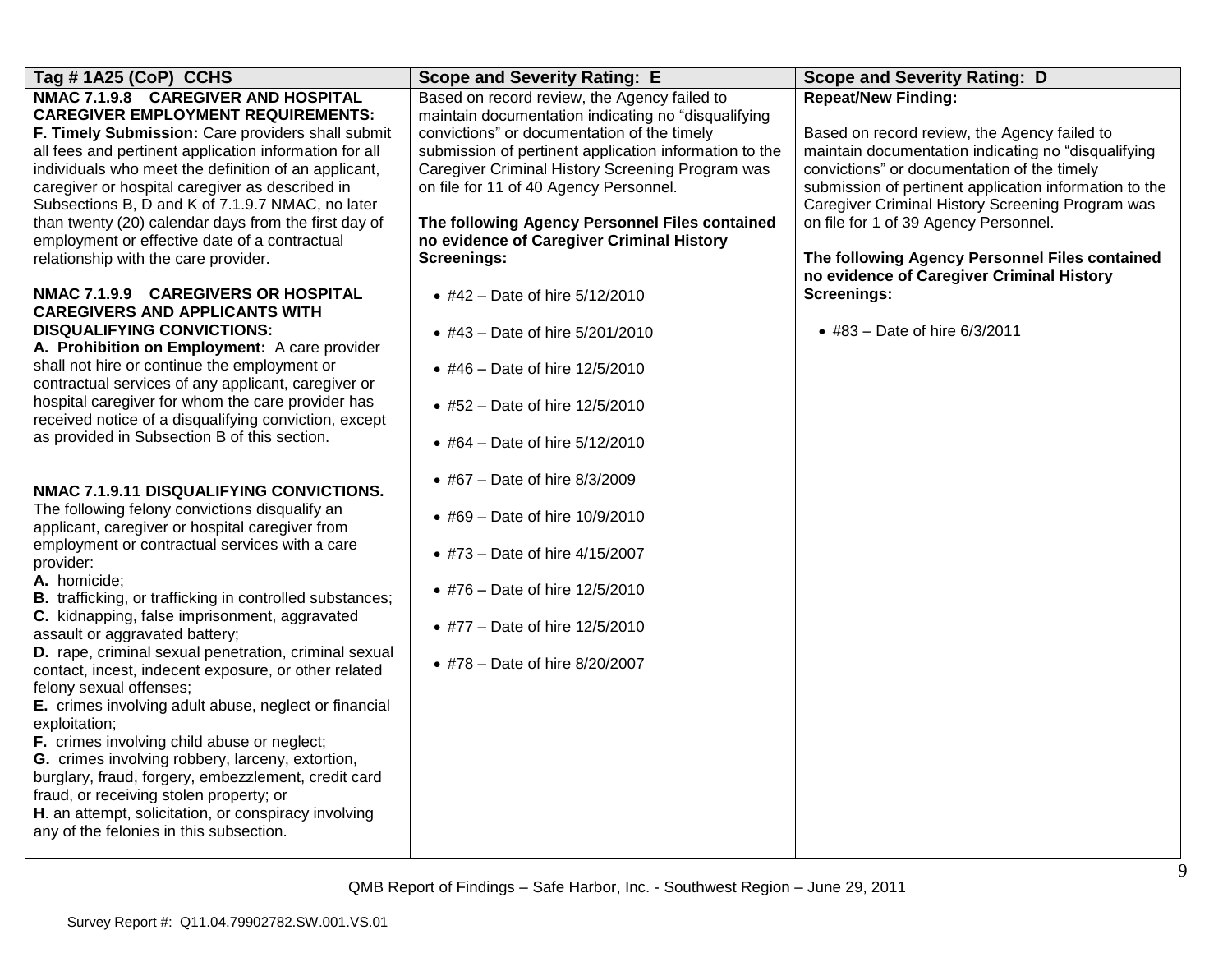Developmental Disabilities (DD) Waiver Service Standards effective 4/1/2007 **Chapter 1.IV. General Provider Requirements. D. Criminal History Screening:** All personnel shall be screened by the Provider Agency in regard to the employee's qualifications, references, and employment history, prior to employment. All Provider Agencies shall comply with the Criminal Records Screening for Caregivers 7.1.12 NMAC and Employee Abuse Registry 7.1.12 NMAC as required by the Department of Health, Division of Health Improvement.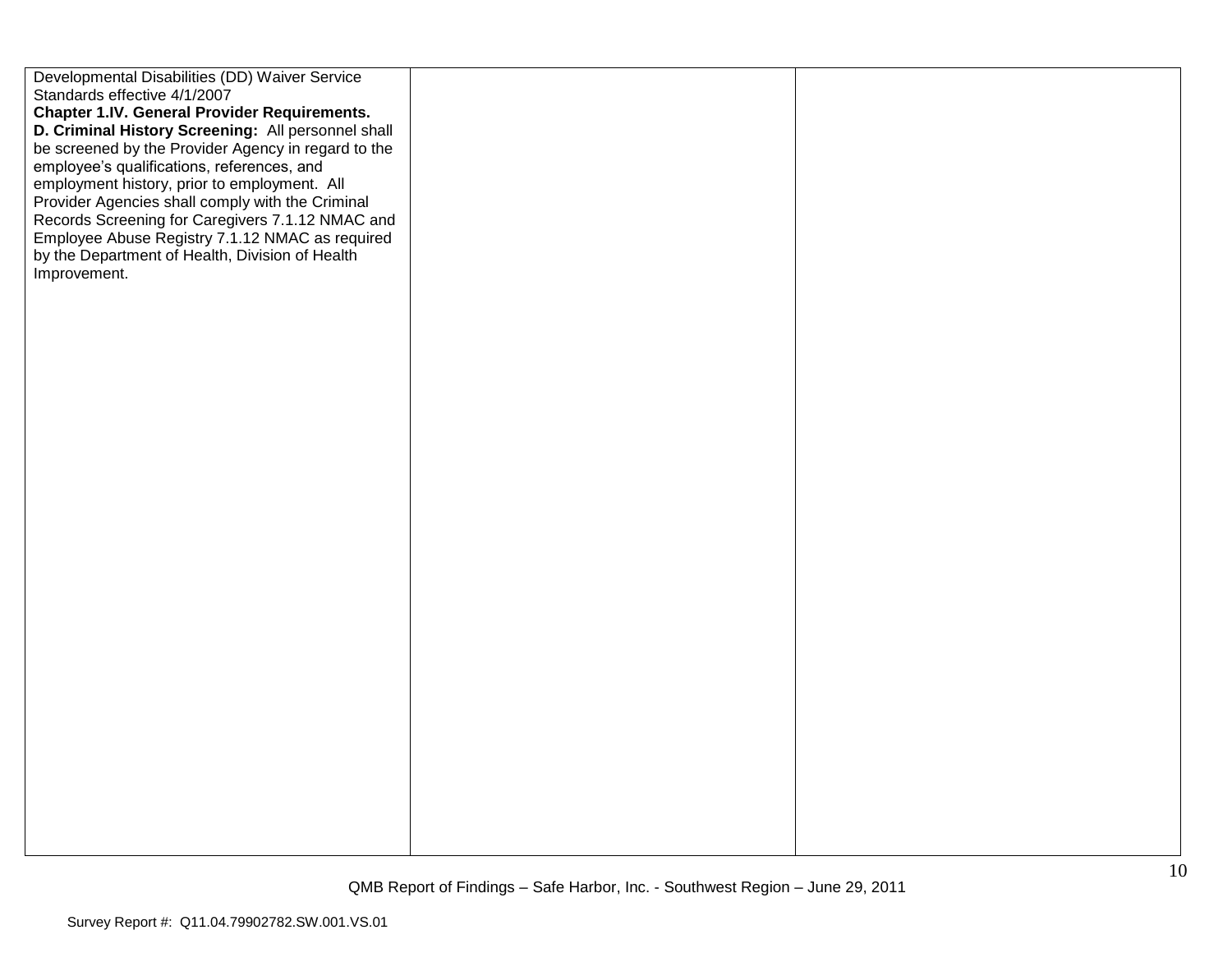| Tag #1A26 (CoP) COR / EAR                               | <b>Scope and Severity Rating: E</b>                      | <b>Scope and Severity Rating: E</b>                |
|---------------------------------------------------------|----------------------------------------------------------|----------------------------------------------------|
| NMAC 7.1.12.8 REGISTRY ESTABLISHED;                     | Based on record review, the Agency failed to             | <b>Repeat/New Finding:</b>                         |
| PROVIDER INQUIRY REQUIRED: Upon the                     | maintain documentation in the employee's personnel       |                                                    |
| effective date of this rule, the department has         | records that evidenced inquiry to the Employee           | Based on record review, the Agency failed to       |
| established and maintains an accurate and complete      | Abuse Registry prior to employment for 20 of 40          | maintain documentation in the employee's personnel |
| electronic registry that contains the name, date of     | Agency Personnel.                                        | records that evidenced inquiry to the Employee     |
| birth, address, social security number, and other       |                                                          | Abuse Registry prior to employment for 8 of 39     |
| appropriate identifying information of all persons      | The following Agency personnel records                   | Agency Personnel.                                  |
| who, while employed by a provider, have been            | contained no evidence of the Employee Abuse              |                                                    |
| determined by the department, as a result of an         | <b>Registry being completed:</b>                         | The following Agency Personnel records             |
| investigation of a complaint, to have engaged in a      |                                                          | contained evidence that indicated the Employee     |
| substantiated registry-referred incident of abuse,      | • #42 – Date of hire $5/12/2010$                         | Abuse Registry was completed after hire:           |
| neglect or exploitation of a person receiving care or   |                                                          |                                                    |
| services from a provider. Additions and updates to      | • #43 – Date of hire $5/20/2010$                         | • #82 - Date of hire 6/6/2011. Completed           |
| the registry shall be posted no later than two (2)      |                                                          | $6/20/2011$ .                                      |
| business days following receipt. Only department        | • #78 - Date of hire 8/20/2007                           |                                                    |
| staff designated by the custodian may access,           |                                                          | • #83 - Date of hire 6/3/2011. Completed           |
| maintain and update the data in the registry.           | The following Agency Personnel records                   | $6/7/2011$ .                                       |
| Provider requirement to inquire of<br>А.                | contained evidence that indicated the Employee           |                                                    |
| registry. A provider, prior to employing or             | Abuse Registry was completed after hire:                 | • #87 - Date of hire 4/26/2011. Completed          |
| contracting with an employee, shall inquire of the      |                                                          | 4/29/2011.                                         |
| registry whether the individual under consideration     | $*$ #41 - Date of hire 6/21/2009. Completed              |                                                    |
| for employment or contracting is listed on the          | 9/12/2009.                                               | $\bullet$ #88 - Date of hire 4/11/2011. Completed  |
| registry.                                               |                                                          | 4/22/2011.                                         |
| В.<br>Prohibited employment. A provider may             | $\bullet$ #46 - Date of hire 12/5/2010. Completed        |                                                    |
| not employ or contract with an individual to be an      | 1/19/2011.                                               | • #89 - Date of hire 3/28/2011. Completed          |
| employee if the individual is listed on the registry as |                                                          | $4/7/2011$ .                                       |
| having a substantiated registry-referred incident of    | $*$ #48 - Date of hire 4/13/2009. Completed              |                                                    |
| abuse, neglect or exploitation of a person receiving    | 4/29/2009.                                               | • #90 - Date of hire 2/17/2011. Completed          |
| care or services from a provider.                       |                                                          | $4/6/2011$ .                                       |
| Documentation of inquiry to registry. The<br>D.         | • #52 - Date of hire 12/5/2010. Completed                |                                                    |
| provider shall maintain documentation in the            | $1/19/2011$ .                                            | • #91 - Date of hire 2/9/2011. Completed           |
| employee's personnel or employment records that         |                                                          | 2/16/2011.                                         |
| evidences the fact that the provider made an inquiry    | • #53 - Date of hire 1/3/2009. Completed                 |                                                    |
| to the registry concerning that employee prior to       | 4/29/2009.                                               | • #92 - Date of hire 6/6/2011. Completed           |
| employment. Such documentation must include             |                                                          | $6/8/2011$ .                                       |
| evidence, based on the response to such inquiry         |                                                          |                                                    |
| received from the custodian by the provider, that the   | $*$ #54 - Date of hire 6/2/2008. Completed<br>6/17/2008. |                                                    |
| employee was not listed on the registry as having a     |                                                          |                                                    |
| substantiated registry-referred incident of abuse,      |                                                          |                                                    |
| neglect or exploitation.                                | $\bullet$ #55 - Date of hire 3/14/2010. Completed        |                                                    |
| Documentation for other staff. With<br>Е.               | 6/30/2010.                                               |                                                    |
| respect to all employed or contracted individuals       |                                                          |                                                    |
| providing direct care who are licensed health care      | • #57 - Date of hire 1/8/2009. Completed                 |                                                    |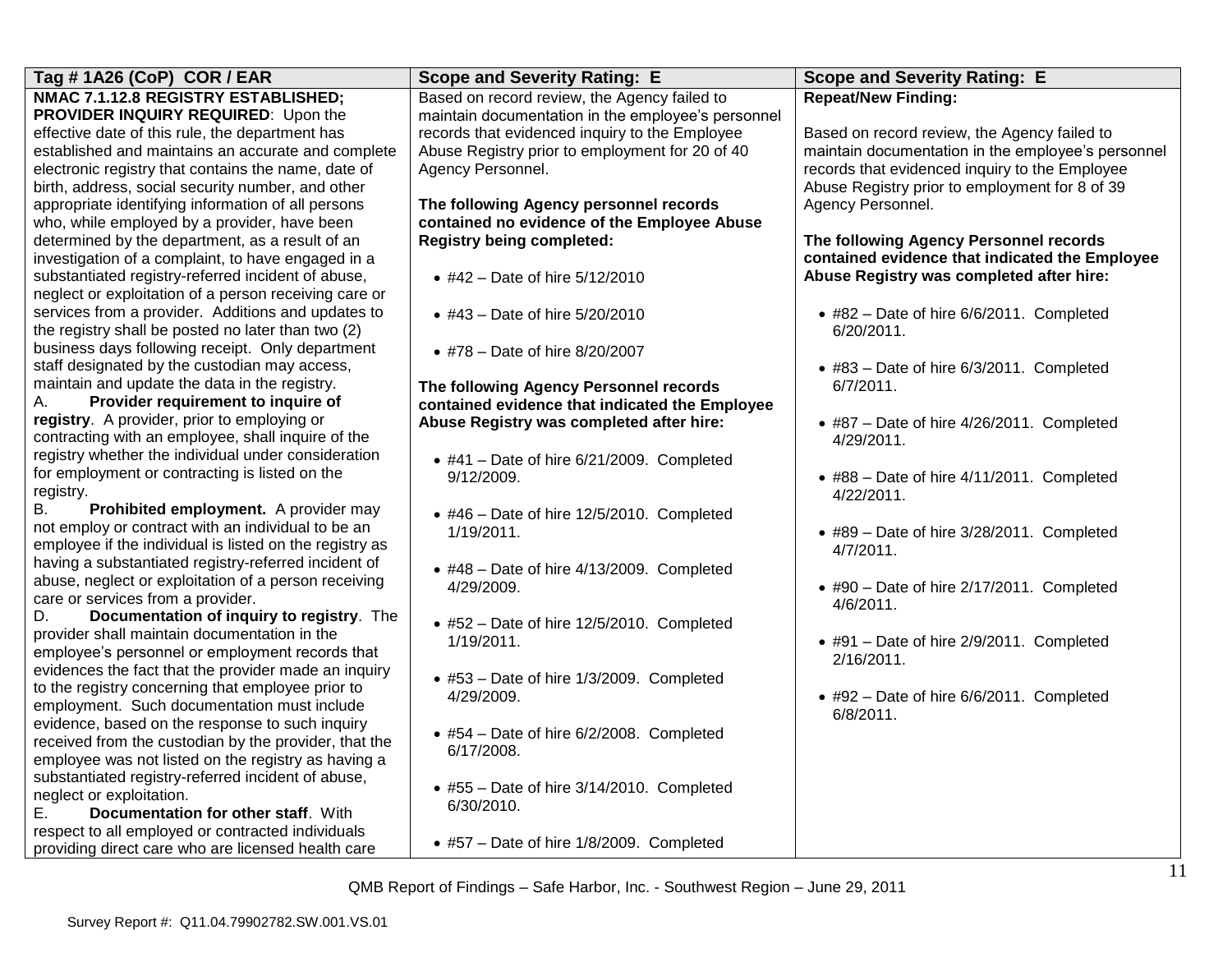professionals or certified nurse aides, the provider shall maintain documentation reflecting the individual"s current licensure as a health care professional or current certification as a nurse aide.

F. **Consequences of noncompliance**. The department or other governmental agency having regulatory enforcement authority over a provider may sanction a provider in accordance with applicable law if the provider fails to make an appropriate and timely inquiry of the registry, or fails to maintain evidence of such inquiry, in connection with the hiring or contracting of an employee; or for employing or contracting any person to work as an employee who is listed on the registry. Such sanctions may include a directed plan of correction, civil monetary penalty not to exceed five thousand dollars (\$5000) per instance, or termination or non-renewal of any contract with the department or other governmental agency.

Developmental Disabilities (DD) Waiver Service Standards effective 4/1/2007

**Chapter 1.IV. General Provider Requirements. D. Criminal History Screening:** All personnel shall be screened by the Provider Agency in regard to the employee"s qualifications, references, and employment history, prior to employment. All Provider Agencies shall comply with the Criminal Records Screening for Caregivers 7.1.12 NMAC and Employee Abuse Registry 7.1.12 NMAC as required by the Department of Health, Division of Health Improvement.

2/11/2010.

- #61 Date of hire 11/10/2008. Completed 4/29/2009.
- #62 Date of hire 4/13/2009. Completed 4/29/2009.
- #63 Date of hire 8/3/2009. Completed 9/14/2009.
- #65 Date of hire 6/8/2008. Completed 9/4/2008.
- #67 Date of hire 8/3/2009. Completed 9/14/2009.
- #70 Date of hire 8/3/2008. Completed 9/12/2009.
- #71 Date of hire 6/8/2008. Completed 4/29/2009.
- #75 Date of hire 1/3/2009. Completed 9/19/2009.
- #76 Date of hire 12/5/2010. Completed 1/19/2011